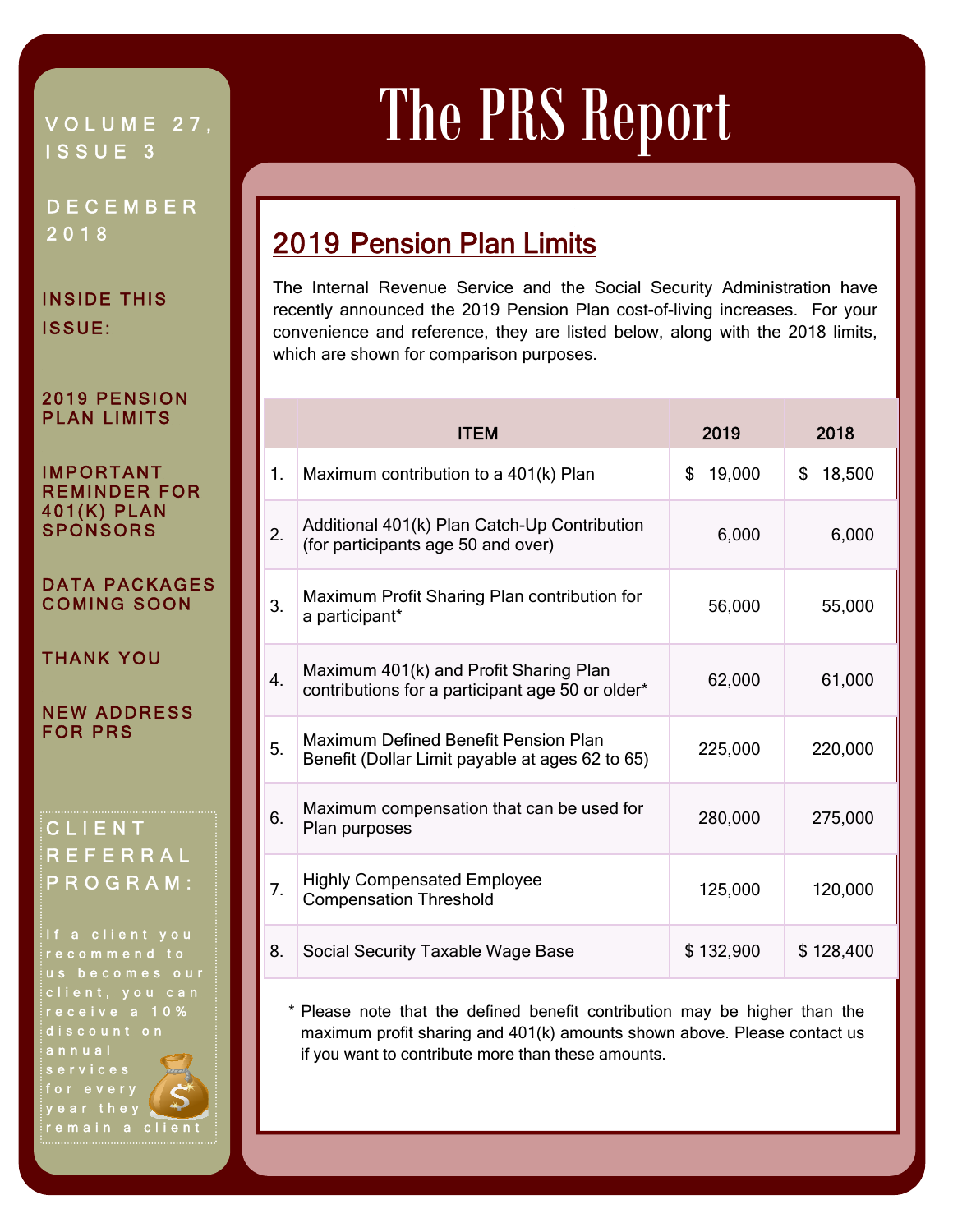# **2019 Pension Plan Limits** (continued)

As part of the services we provide, we will automatically incorporate any applicable cost-of-living increases when we prepare your 2018 valuation. These changes may increase the contributions to your company's Plans. In addition, they may also help employers increase the contribution for the principals relative to the other plan participants. Do not hesitate to contact us if you would like to change (either increase or decrease) your 2018 contribution or if you have any questions. The earlier we know, the more alternatives that may be available. Let us know what you want.

# Important Reminder for 401(k) Plan Sponsors



401(k) Plan Sponsors must give participants the opportunity to change their elections at least once a year. Therefore, it is a good idea to distribute election forms every December (for calendar-year plans) to all eligible employees whether they currently make 401(k) contributions to the Plan or not. Particularly for those employees currently not contributing to the Plan, it is important to get back a signed and completed election form showing

the non-election choice. Plan Sponsors should keep these election forms on file. In case of a plan audit, not having election forms for a plan with either minimal participation or only owner participation will raise all sorts of red flags.

If a participant elects to make 401(k) contributions, you should coordinate the participant's election with your payroll provider and establish an account with the Trust for the participant's 401(k) contribution deducted from payroll. By non-highly compensated participants contributing more in 401(k), non-discrimination test results will improve, thereby possibly enabling the company to save money in employer contributions.

# **Data Packages Coming Soon**



Just to remind you that we will begin uploading calendar year plan Data Packages to your ShareFile portal on January 4, 2019. You will receive a notification via email that the package is available. Please open up the Instructions to view your deadlines. The packages for non-Safe Harbor 401(k) Plans need to be returned to us by the end of January so that ADP testing can be done.